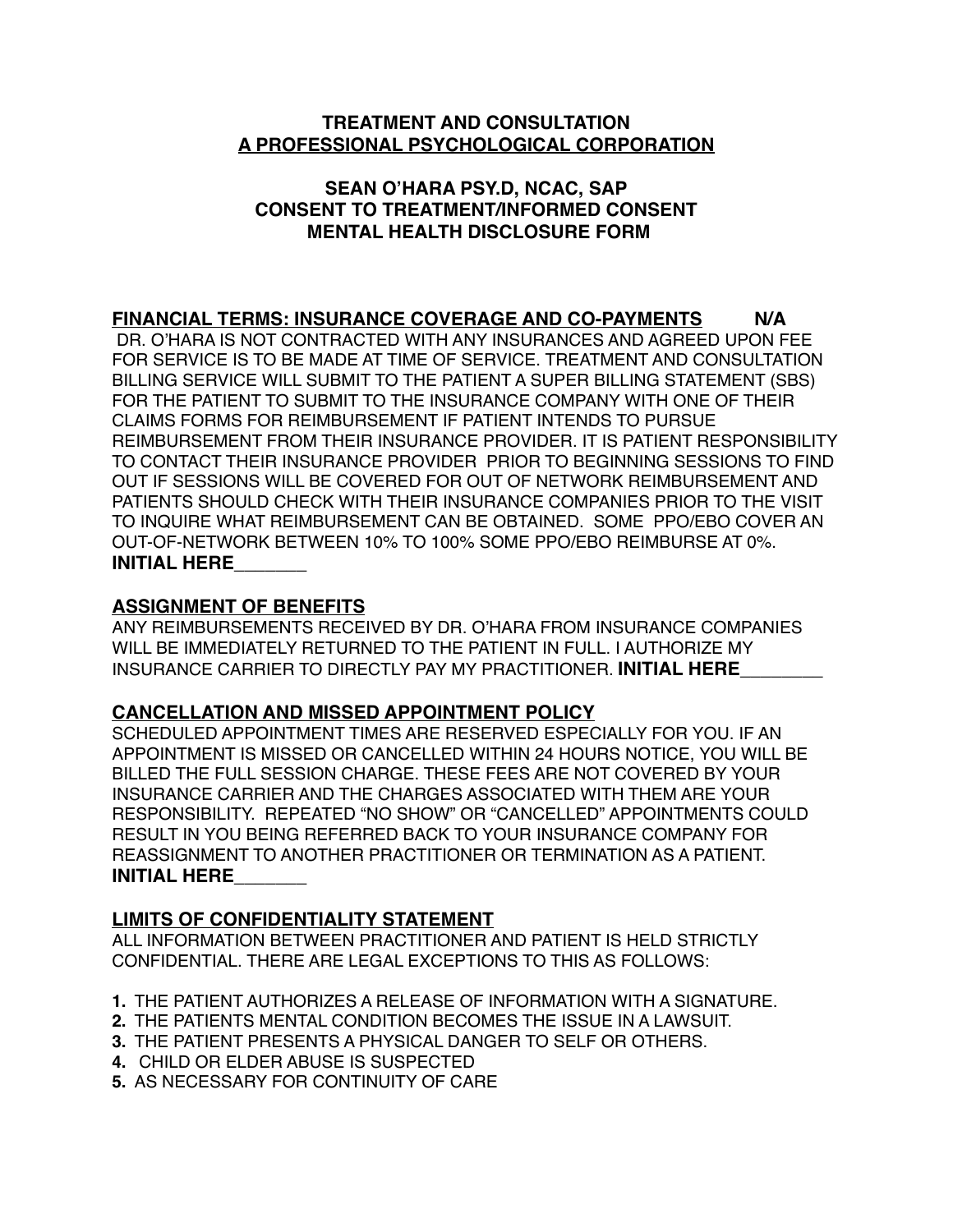**6.** IF THE RELATIVE OR SPOUSE OF A PATIENT BELIEVES OR IS INFORMED THE PATIENT INTENDS HARM TO ANOTHER PERSON, PLACE OR IDENTIFIED BODY

IT IS UNDERSTOOD THAT IN CASES #2, #3 AND #4 A PSYCHIATRIST OR PSYCHOLOGIST IS REQUIRED BY LAW TO INFORM POTENTIAL VICTIMS AND LEGAL AUTHORITIES SO THAT PROTECTIVE MEASURES CAN BE TAKEN. ALL WRITTEN AND SPOKEN MATERIAL FROM ANY AND ALL SESSIONS IS CONFIDENTIAL UNLESS WRITTEN PERMISSION IS GIVEN TO RELEASE ALL OR PART OF THE INFORMATION TO A SPECIFIC PERSON, PERSONS OR AGENCY. IF GROUP THERAPY IS UTILIZED AS PART OF THE TREATMENT, DETAILS OF THE GROUP DISCUSSION ARE NOT TO BE DISCUSSED OUTSIDE OF THE COUNSELING SESSIONS. **INITIAL HERE\_\_\_\_\_\_** 

## **RELEASE OF INFORMATION**

I CAN AUTHORIZE THE RELEASE OF INFORMATION BY DR. O'HARA TO ANY PERSONS ONLY WITH A SIGNED RELEASE OF INFORMATION FORM. INITIAL HERE

#### **APPEALS AND GRIEVANCES**

I ACKNOWLEDGE MY RIGHT TO REQUEST A RECONSIDERATION (AN APPEAL) IN THE CASE THAT OUTPATIENT IS NOT CERTIFIED. I UNDERSTAND THAT I WOULD REQUEST AN APPEAL DIRECTLY THROUGH MY PROVIDER AND THAT I RISK NOTHING IN EXERCISING THIS RIGHT. I ALSO ACKNOWLEDGE THAT I MAY SUBMIT A GRIEVANCE TO THE PROVIDER OR ADMINISTRATOR AS SOON AS A GRIEVANCE OCCURS OR TO REGISTER A COMPLIANT ABOUT ANY ASPECT OF MY CARE AND SEND THE COMPLAINT DIRECTLY TO MY INSURANCE COMPANY. **INITIAL HERE\_\_\_\_\_\_\_\_** 

## **EMERGENCY ACCESS AND COMMUNICATIONS**

A COVERING PRACTITIONER OR DR. O'HARA IS AVAILABLE AFTER HOURS TO HANDLE EMERGENCIES. BY CALLING THE MAIN OFFICE NUMBER DURING AFTER HOURS YOU WILL BE INSTRUCTED HOW TO CONTACT THE PRACTITIONER OR EMERGENCY SERVICES INCLUDING 911. PLEASE DO THIS FOR TRUE LIFE THREATENING EMERGENCIES ONLY. THERE MAY BE A CHARGE FOR TELEPHONE CONSULTATIONS THAT REQUIRE 10 MINUTES OR LONGER DEPENDING ON CIRCUMSTANCES. **INITIAL HERE\_\_\_\_\_\_\_\_\_** 

| EMAIL AND TEXTS MESSAGES ARE UTILIZED PRIMARILY FOR SCHEDULING OF  |
|--------------------------------------------------------------------|
| APPOINTMENTS, CHANGES IN SCHEDULING, LOGISTICS RELATED TO          |
| PSYCHOTHERAPY AND BRIEF REINFORCEMENTS OF PREVIOUSLY DISCUSSED IN  |
| SESSION CONTENT FOR THE PURPOSE OF CONFIDENTIALITY AND CLARITY AND |
| PATIENT PROTECTION. EMAILS AND TEXTS ARE NOT FOR HIGH THERAPEUTIC  |
| CONTENT OR DISCUSSION OF EMERGENT CONDITIONS                       |
| <b>INITIAL HERE</b>                                                |

## **TELE-HEALTH AND PHONE CONSULTATION**

DR. O'HARA PROVIDES eTHERAPY AND PHONE CONSULTATION WHEN APPROPRIATE FOR PATIENTS WHO NEED ONGOING SUPPORT AND CANNOT MAKE AN OFFICE APPOINTMENT OR IS A PATIENT TRAVELING OR WHO LIVE IN OTHER STATES. PT.'S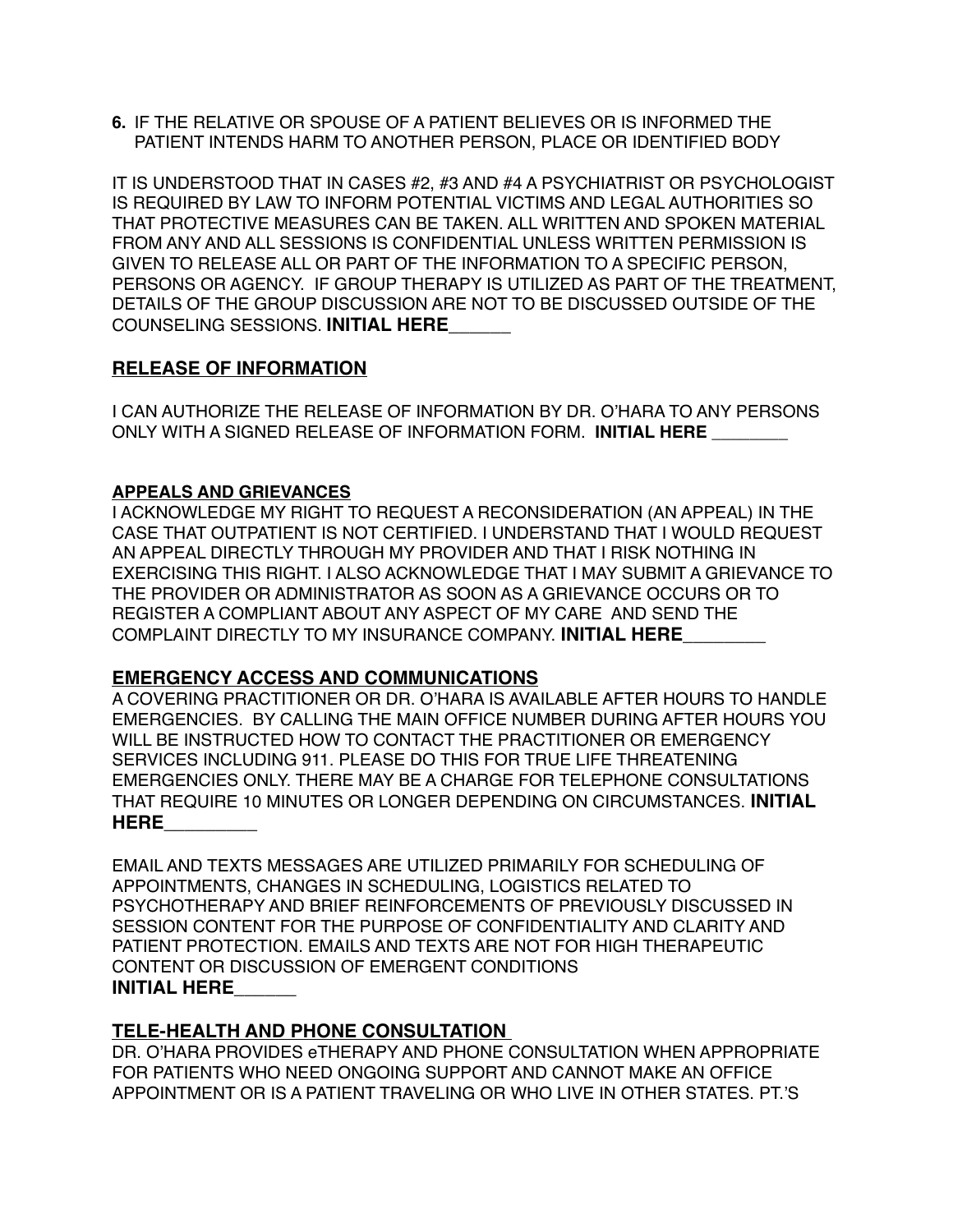| WHO ARE IN HIGH CRISES MAY NOT BE ACCEPTABLE FOR TELE-HEALTH AND WILL BE  |
|---------------------------------------------------------------------------|
| REFERRED TO EMERGENT SERVICES. ALL TELE-HEALTH AND PHONE CONSULTATIONS    |
| ARE SUBJECT TO CONFIDENTIALITY. I UNDERSTAND THE USE OF TELE-HEALTH AS AN |
| ACCEPTABLE MODE OF DELIVERING HEALTH CARE SERVICES AND MENTAL HEALTH      |
| <b>INITIAL HERE</b>                                                       |

## **LENGTH OF THERAPY AND TERMINATION OF TREATMENT**

LENGTH OF THERAPY MAY BE A SINGLE INITIAL CONSULT OR ASSESSMENT OR IT MMAY BE AN ONGOING PROCESS OVER WEEKS MONTHS OR YEARS DEPENDING ON THE NEEDS OF THE PATIENT, FAMLY OR GROUP SEEKING CARE. WHEN PATIENT GOALS HAVE BEEN MUTUALLY AND ACCEPTABLY MET TREATMENT TERMINATION CAN BE MADE.

EITHER DR. O'HARA OR THE PATIENT MAY TERMINATE TREATMENT AT ANY TIME DEEMED NECESSARY BY EITHER PARTY. PATIENT REFERRED TO HIGHER LEVELS OF CARE OR UNDER NEW PRACTITIONERS ARE TERMINATED AS TO NOT CONFUSE TREATMENT GOALS. **PATIENT'S WITH NO IN-SESSION PSYCHOTHERAPY FOR OVER 3 MONTHS OR LONGER ARE CONSIDERED" INACTIVE" AND DISCHARGED FROM CARE AND MAY RESUME TREATMENT UNDER A NEW TREATMENT PLAN IF THEY ARE APPROPRIATE FOR PRIVATE PRACTICE OUTPATIENT LEVEL OF CARE INTIAL HERE\_\_\_\_\_\_\_**

## **CONSENT FOR TREATMENT**

I AUTHORIZE AND REQUEST MY PRACTITIONER TO CARRY OUT PSYCHOLOGICAL AND/ OR PSYCHIATRIC EXAMS, TREATMENT AND/OR DIAGNOSIS PROCEDURES, WHICH NOW, OR DURING THE COURSE OF MY TREATMENT BECOME ADVISABLE. I UNDERSTAND THE PURPOSE OF THESE PROCEDURES WILL BE EXPLAINED TO ME UPON MY REQUEST AND THAT THEY ARE SUBJECT TO MY AGREEMENT.

## **BENEFITS AND RISKS OF PSYCHOTHERAPY**

I ALSO UNDERSTAND THAT WHILE THE COURSE OF MY TREATMENT IS DESIGNED TO BE HELPFUL, MY PRACTITIONER CAN MAKE NO GUARANTEES ABOUT THE OUTCOME OF MY TREATMENT. BENEFITS INCLUDE REMISSION OF SYMPTOMS, GOAL ACHIEVEMENT AND IMPROVEMENT IN ALL DOMAINS OF AN INDIVIDUALS LIFE. FURTHER, THE PSYCHOTHERAPEUTIC PROCESS CAN BRING UNCOMFORTABLE FEELINGS AND REACTIONS SUCH AS ANXIETY, SADNESS AND ANGER AND A DISRUPTION IN RELATIONSHIPS INCLUDING MARRIAGE AND FAMILY RELATIONS. I UNDERSTAND THAT THIS IS A NORMAL RESPONSE TO WORKING THROUGH UNRESOLVED LIFE EXPERIENCES, CRISES AND MENTAL HEALTH DIAGNOSIS AND THAT THESE REACTIONS WILL BE WORKED ON BETWEEN MY PRACTITIONER AND ME.

**\_\_\_\_\_\_\_\_\_\_\_\_\_\_\_\_\_\_\_\_\_\_\_\_\_\_\_\_\_\_\_\_\_\_\_\_\_\_\_\_ \_\_\_\_\_\_\_\_\_\_\_\_\_\_\_\_** 

# **INTIAL HERE\_\_\_\_\_**

#### **\_\_\_\_\_\_\_\_\_\_\_\_\_\_\_\_\_\_\_\_\_\_\_\_\_\_\_\_\_\_\_\_\_\_\_\_\_\_\_\_ \_\_\_\_\_\_\_\_\_\_\_\_\_\_\_ PATIENT OR GUARDIAN SIGNATURE DATE DATE**